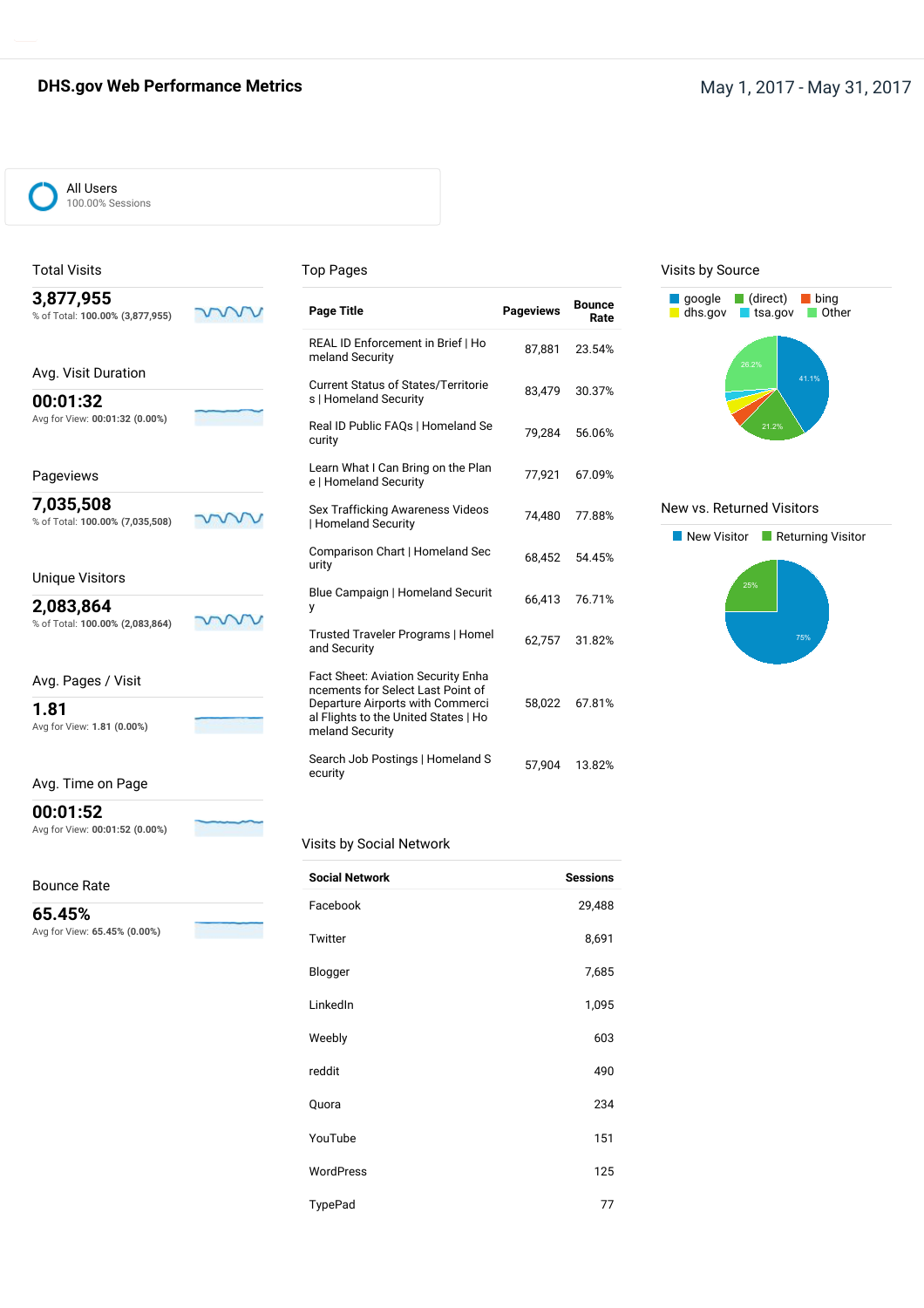# **DHS.gov Search Performance Metrics** May 1, 2017 - May 31, 2017



#### Visits to DHS.gov

**3,877,955** % of Total: **100.00% (3,877,955)**

Total Internal Searches

**110,648** % of Total: **100.00% (110,648)**

mw

#### Total External Searches (Google)

**905,081** % of Total: **23.34% (3,877,955)**

w

mm

| <b>Search Term</b>           | <b>Total Unique</b><br><b>Searches</b> | Organic<br><b>Searches</b> |
|------------------------------|----------------------------------------|----------------------------|
| esta                         | 1,142                                  | 29                         |
| esta application             | 888                                    | 78                         |
| careers                      | 839                                    | 0                          |
| laptop ban                   | 829                                    | 10                         |
| case status                  | 664                                    | 39                         |
| global entry applica<br>tion | 488                                    | 0                          |
| esta status                  | 468                                    | 20                         |
| tps haiti                    | 468                                    | 0                          |
| real id                      | 459                                    | 20                         |
| global entry                 | 449                                    | 0                          |
|                              |                                        |                            |

Top Internal Searches by Search Term

New vs. Returned Visitors



Avg. Visits per Visitor



### Top External Searches (Google - as reported)

| <b>Page Title</b>                                                                                | <b>Sessions</b> |
|--------------------------------------------------------------------------------------------------|-----------------|
| Homeland Security                                                                                | 81,053          |
| Learn What I Can Bring on the Plane   H<br>omeland Security                                      | 59,175          |
| Sex Trafficking Awareness Videos   Ho<br>meland Security                                         | 43,727          |
| Real ID Public FAQs   Homeland Securit<br>у                                                      | 20,990          |
| Get a Green Card   Homeland Security                                                             | 17,389          |
| Immigration Data & Statistics   Homela<br>nd Security                                            | 13,018          |
| Comparison Chart   Homeland Security                                                             | 12,822          |
| Check Immigration Case Status   Home<br>land Security                                            | 12,198          |
| TSA to Notify Travelers of Upcoming 20<br>18 Real ID Airport Enforcement   Homel<br>and Security | 11,232          |
| Cross U.S. Borders   Homeland Security                                                           | 10,510          |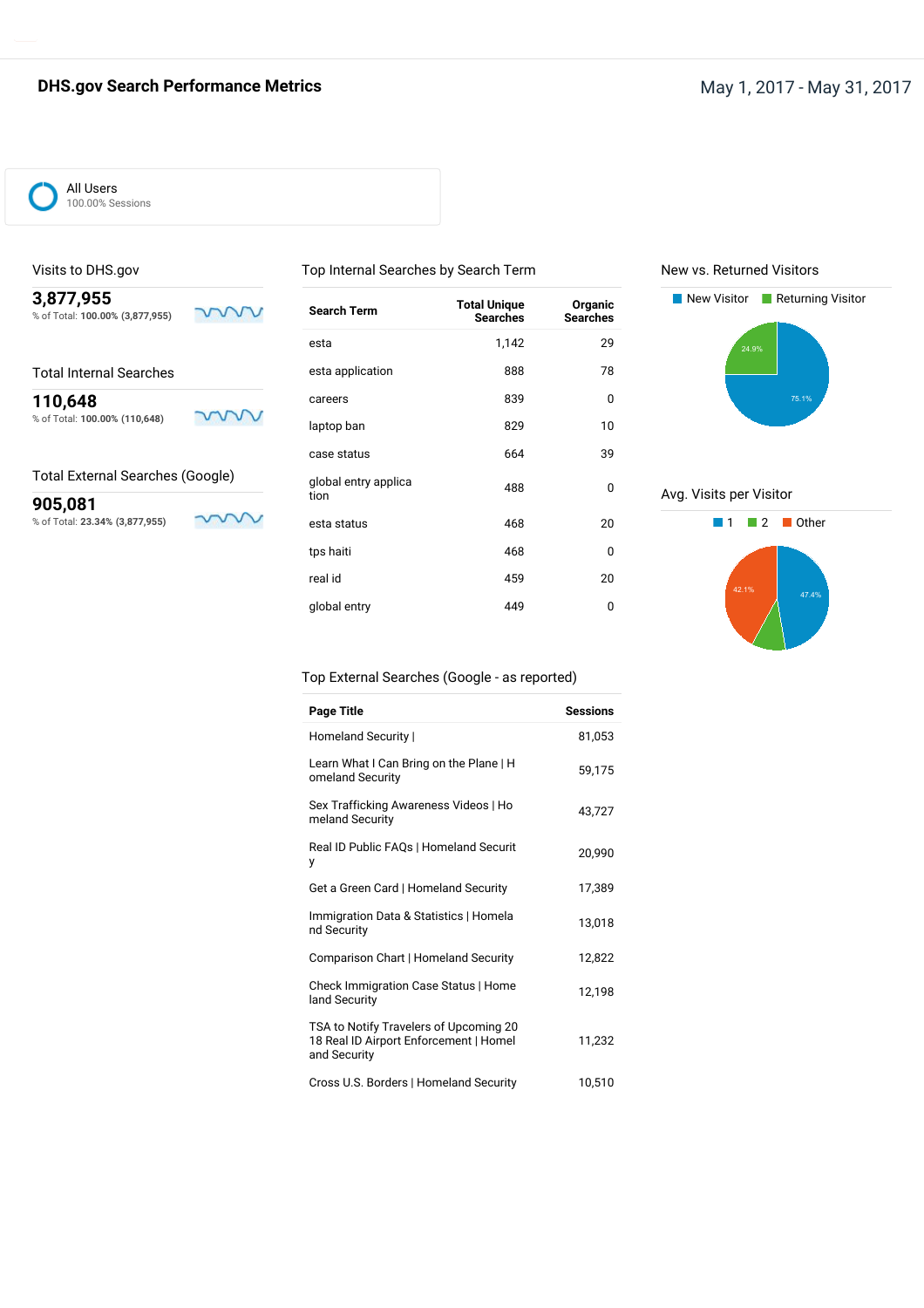Time Period: 0 5 /1/2017 –05/31/2017

# **Voice of the Customers**

#### **Feedback:**

- The major customer issuesto improve on the DHS.gov site include making content easier to find, label pages and navigation to help customers find relevant content quickly and easily.
- Other items to improve on the DHS.gov site include simplifying links and navigation choices, making navigation more intuitive, and remediating broken links.

Complete list available upon request

\*Source:surveymonkey.com

#### **Final Recommendations:**

We continue to review and work on recommendations from DHS.gov metrics reports. The DHS.gov Web Team documents and analyzesthe success of improvementsthrough metricsin addition to emerging technologies, recommendationsandactions.

#### **Recommendations:**

**DifficultyFindingContent, Feeling Lost and Mislabeled Links:** The DHS.gov Web Team continues to implement more left navigation throughout site and restructure content and hyperlinks to promote a more productive, user-friendly experience.

#### **Actions Taken:**

In an effort to address long-standing customer concerns and issues with DHS.gov, we launched a redesigned DHS.gov at the beginning of June 2016. Some of the specific differences you'll see are:

- 1. Compatibility for both desktop computers and mobile devices (phones and tablets)
- 2. Cleaner, easier-to-read site format and presentation
- 3. Faster and more accurate site navigation using our internal search function and external search engines (like Google and Bing)

Throughout the course of this effort, we updated more than 9,000 pages to simplify how information is presented to the user. Each page now features easy-to-read type and a clear introduction, so you can quickly determine if you are on the right page. We also built in collapsing sections so that longer pages of content can be quickly skimmed for relevant information, and fixed over 1,350 broken links and over 4,330 misspellings across the site.

The new DHS.gov is also fully accessible, reinforcing the Department's commitment to meet or exceed federal Section 508 compliance standards.

Finally, we introduced new tools like updated slideshows and image carousels, which highlight new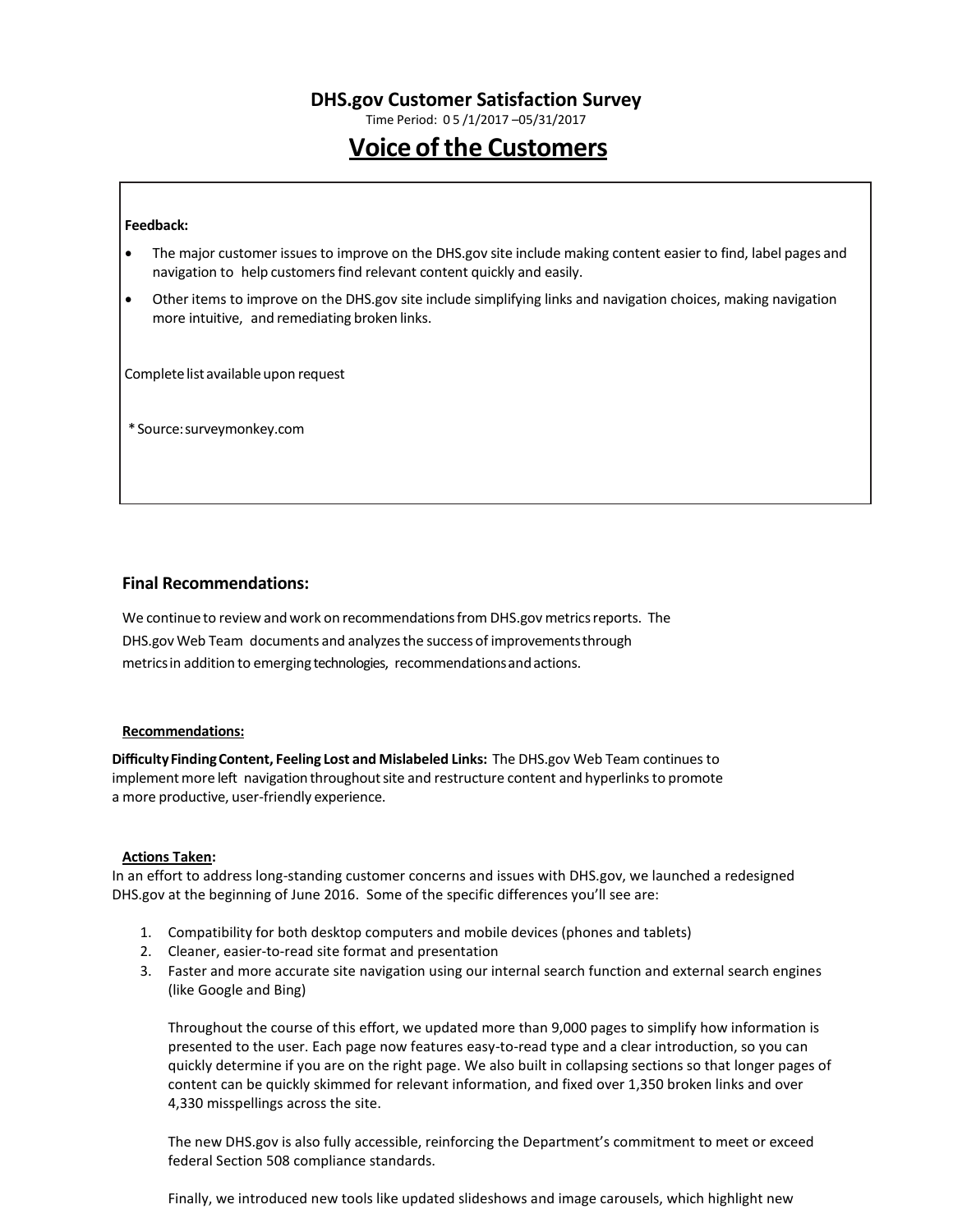Time Period: 0 5 /1/2017 –05/31/2017 information and announcements from the Department.

**IncreaseVisibility**: This past quarter, the DHS.gov Web Communications team identified the top 200 pages according to Google Analytics and updated the "Frequently Request Pages" section of the site to reflect customer needs.

This past quarter, the DHS.gov Web Communications team installed Google Analytics tracking code to all DHS.gov homepage rotators to identify how many clicks rotators are receiving and which homepage content is attracting the most attention by site users.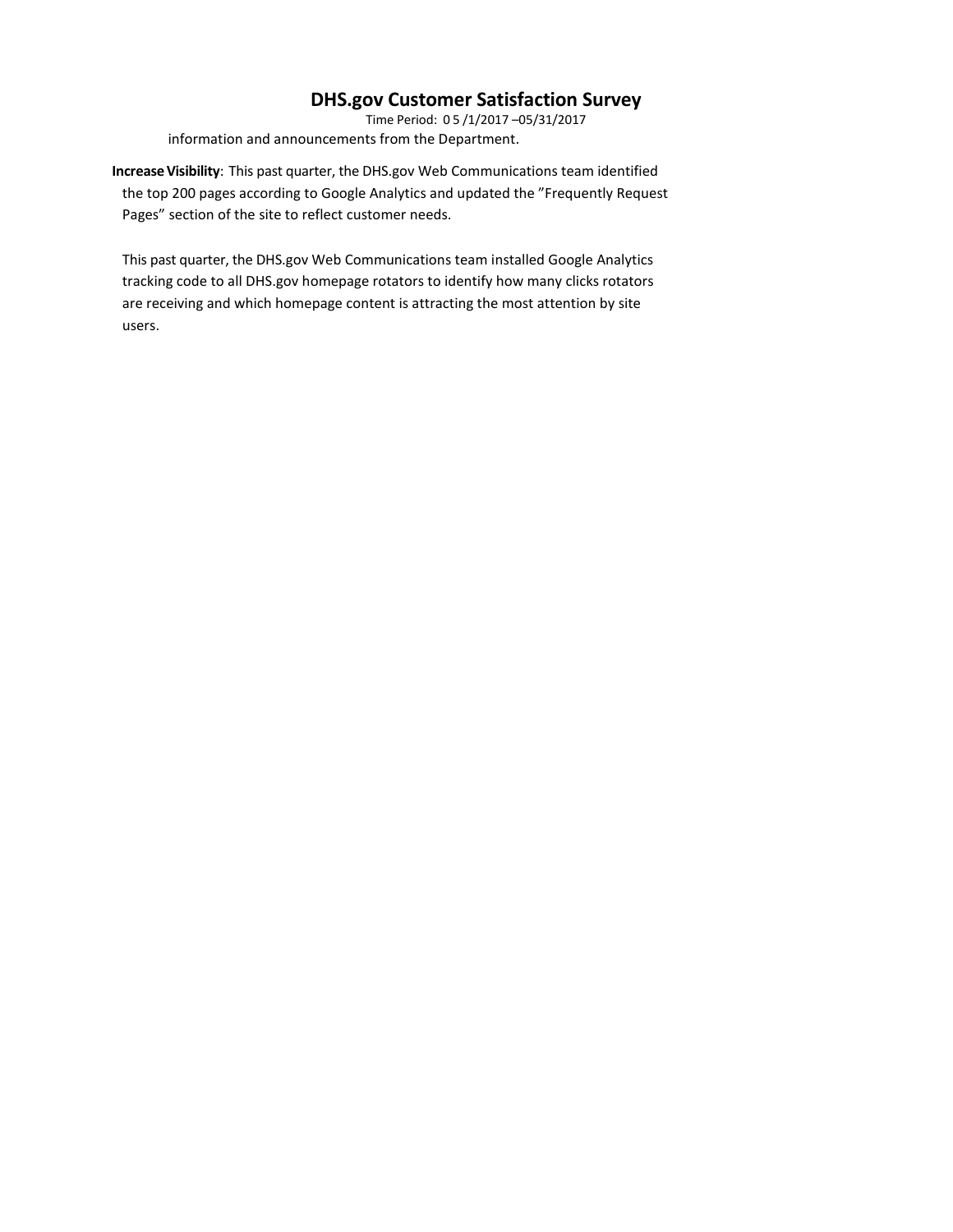Time Period: 05/01/2017- 05/31/2017

# **Overall Customer Satisfaction Score 69.73**

# **How would you rate your overall experience today? 64.76**

| <b>Answer Choices</b>                                                     | <b>Responses</b>         | Points | Score  |
|---------------------------------------------------------------------------|--------------------------|--------|--------|
| • Outstanding                                                             | 754                      | 100    | 75400  |
| • Above Average                                                           | 1047                     | 75     | 78525  |
| • Average                                                                 | 937                      | 50     | 46850  |
| • Below Average                                                           | 217                      | 25     | 5425   |
| • Poor                                                                    | 229                      | 0      | 0      |
| Total                                                                     | 3184                     |        | 206200 |
| Were you able to complete the purpose of your visit?                      |                          |        | 60.08  |
| <b>Answer Choices</b>                                                     | <b>Responses</b>         | Points | Score  |
| • Yes                                                                     | 1913                     | 100    | 191300 |
| • No                                                                      | 1271                     | 0      | 0      |
| Total                                                                     | 3184                     |        | 191300 |
| Would you still return to this website if you could get this              |                          |        | 87.19  |
| information or service from another source?                               |                          |        |        |
| <b>Answer Choices</b>                                                     | <b>Responses</b>         | Points | Score  |
| • Yes                                                                     | 2776                     | 100    | 277600 |
| $\blacksquare$ No                                                         | 408                      | 0      | 0      |
| Total                                                                     | 3184                     |        | 277600 |
| Will you recommend this website to a friend or colleague?                 |                          |        | 81.22  |
| <b>Answer Choices</b>                                                     | <b>Responses</b>         | Points | Score  |
| • Yes                                                                     | 2586                     | 100    | 258600 |
| $\blacksquare$ No                                                         | 598                      | 0      | 0      |
| <b>Total</b>                                                              | 3184                     |        | 258600 |
| Please describe your experience finding your way around                   |                          |        | 62.84  |
| (navigating) DHS.gov today.                                               |                          |        |        |
| NOTE: Excludes "Other" responses                                          |                          |        |        |
| <b>Answer Choices</b>                                                     |                          | Points | Score  |
| • Encountered no difficulties                                             | <b>Responses</b><br>1869 | 100    | 186900 |
| • Had technical difficulties (e.g. error messages, broken links)          | 119                      | 0      | 0      |
| . Links did not take me where I expected                                  | 200                      | 0      | 0      |
| . Links / labels are difficult to understand, they are not intuitive      | 88                       | 0      | 0      |
| . Navigated to general area but couldn't find the specific content needed | 531                      | 0      | 0      |
| . Too many links or navigational choices                                  | 73                       | 0      | 0      |
| . Would often feel lost, not know where I was                             | 94                       | 0      | 0      |
| Total                                                                     | 2974                     |        | 186900 |
| How was your experience using our site search?                            |                          |        | 53.52  |
| NOTE: Excludes "Did not use search" and "Other" responses                 |                          |        |        |
| <b>Answer Choices</b>                                                     | <b>Responses</b>         | Points | Score  |
| · Encountered no difficulties                                             | 828                      | 100    | 82800  |
| . I was not sure what words to use in my search                           | 143                      | 0      | 0      |
| . Results were not helpful                                                | 263                      | 0      | 0      |
| . Results were not relevant to my search terms or needs                   | 147                      | 0      | 0      |
| - Results were too similar / redundant                                    | 44                       | 0      | 0      |

▪ Returned not enough or no results 99 0 0 ▪ Returned too many results 23 0 0